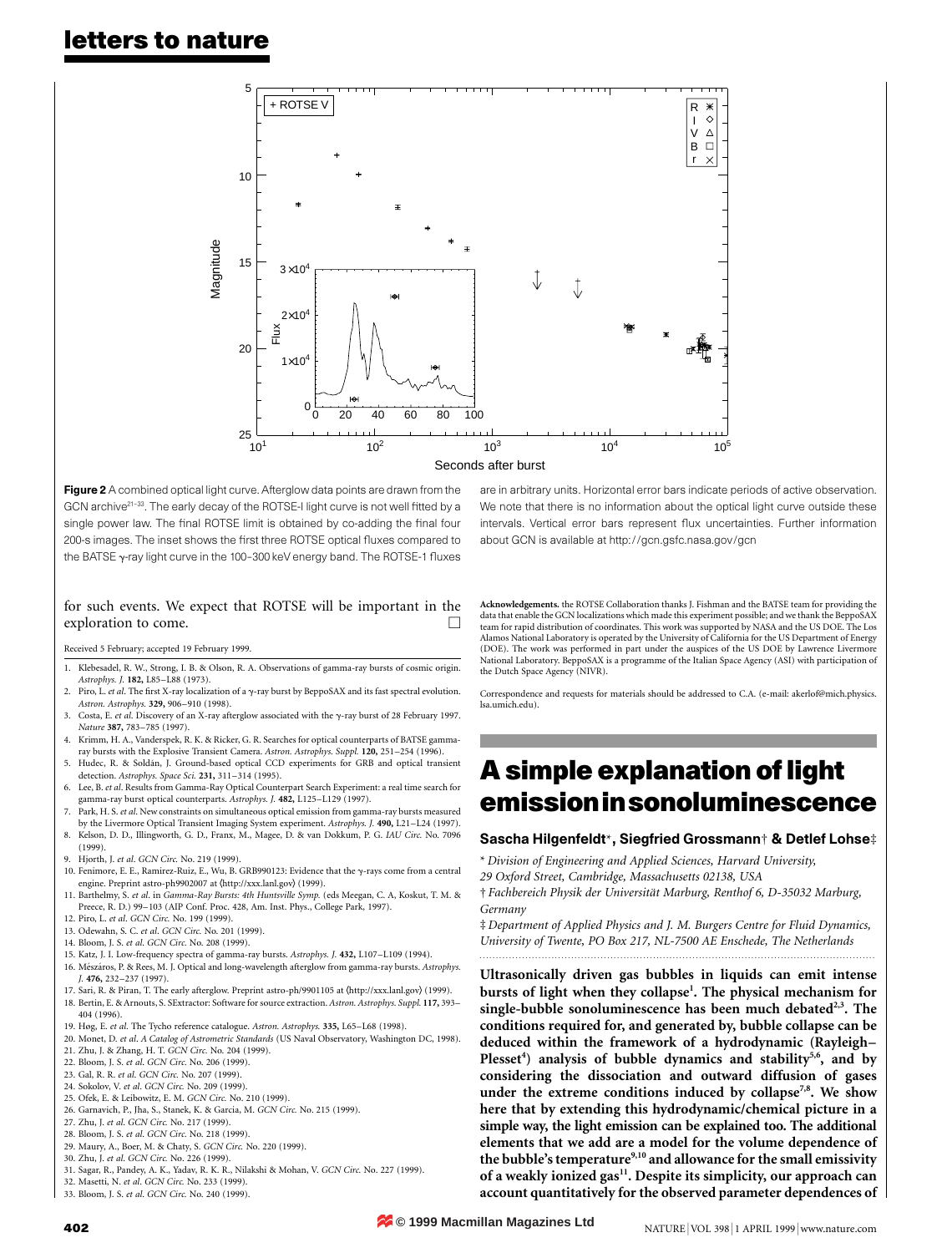### letters to nature

the light intensity and pulse width, as well as for the spectral shape and wavelength independence of the pulses $12-15$ .

The first reliable measurements of the pulse width of singlebubble sonoluminescence (SBSL) and its virtual independence on wavelength<sup>12-15</sup> showed that simple Planck emission from a black body is not sufficient to explain the experimental observations, because it would result in much longer pulses at long wavelengths than in the short wavelength regime. Moss and collaborators<sup>11</sup> realized that the temperature-dependent photon absorption of the gas has to be taken into account to explain the deviation from blackbody radiation. They found that the bubble is not an ideal absorber (that is, not a surface emitter like an ideal black body), but because of its tiny size most photons can escape without reabsorption and therefore the bubble is transparent for its own radiation most of the time (that is, it is a volume emitter). The photons carry information about the light production processes, and the radiation differs from black-body emission in both intensity and spectral shape.

To calculate the absorption coefficients (and thus the light emission) quantitatively, we need the temporal variation of the bubble radius  $R(t)$  and of the gas temperature  $T(t)$  inside the bubble. The bubble dynamics are well described by the Rayleigh-Plesset equation<sup>4</sup> and the bubble temperature, which is assumed to be spatially uniform, follows directly from  $R(t)$  via the nearadiabatic compression and heating of the collapsing bubble. (The assumption of uniform bubble temperature is supported by full numerical simulations of the bubble's interior<sup>11,16,17</sup>.) To describe the heating, we use a polytropic exponent which itself varies with time, taken from Prosperetti's work<sup>9,10</sup>. This leads to isothermal behaviour for most of the cycle, whereas adiabaticity is approached only near the radius minimum (see Section 1 of Supplementary Information). For the parameters of typical SBSL experiments, the maximum computed temperatures lie in a fairly narrow range of  $T_{\text{max}} \approx 20,000-30,000 \text{ K}$ . (This is much higher than the 5,000 K observed in multi-bubble sonoluminescence<sup>18</sup>.) All parameters entering the entire formalism described here are the appropriate material parameters for noble gases in water; no adjustable fitting parameters have been used. We consider only noble gases (especially argon and xenon), because all other (molecular) constituents of the gas dissociate and leave the bubble<sup>7,8</sup>, as has been confirmed in experiment<sup>19,20</sup>.

The computed maximum temperatures translate, via the Saha



200 300 400 600 800 λ (nm)

equation<sup>21</sup>, into a rather small degree of ionization  $\alpha$ . With ionization energies  $E_{\text{ion}} \approx 16 \text{ eV}$  for argon and  $\approx 12 \text{ eV}$  for xenon,  $\alpha \propto \exp(-E_{\text{ion}}/2k_{\text{B}}T)$  typically stays below a few per cent in Ar and below 10% in Xe. In this regime, three processes give the most important contributions to the photon absorption coefficient $11,21$ : free–free transitions of (1) electrons near ions (bremsstrahlung absorption) and  $(2)$  electrons near neutral atoms, and  $(3)$  boundfree transitions (ionization) (see Section 2 of Supplementary Information). We used generic formulae for the first two contributions and a hydrogen-like atom approximation, which has proved useful even for many-electron systems, for the third (ref. 21, and S.H., S.G. and D.L., manuscript in preparation). The total absorption coefficient (the inverse of the absorption length) at wavelength  $\lambda$  is obtained as the sum of the three terms,  $\kappa_{\lambda}[T] = \kappa_{\lambda}^{(1)}[T] + \kappa_{\lambda}^{(2)}[T] + \kappa_{\lambda}^{(3)}[T]$ . The emitted light power per wavelength interval (spectral radiance) follows from  $R(t)$ ,  $T(t)$ , and  $\kappa_{\lambda}[T(t)]$  (see Section 3 of Supplementary Information):

$$
P_{\lambda}(t) = 4\pi^{2} R^{2} I_{\lambda}^{\text{Pl}} [T(t)]
$$
  
 
$$
\times \left(1 + \frac{\exp(-2\kappa_{\lambda}R(t))}{\kappa_{\lambda}R(t)} + \frac{\exp(-2\kappa_{\lambda}R(t)) - 1}{2\kappa_{\lambda}^{2}(R(t))^{2}}\right)
$$
 (1)

Here,  $I^{\text{Pl}}_{\lambda}[T(t)]$  is the Planck intensity emitted from a black body at temperature  $T(t)$ . The formula simplifies to the spectral radiance of a black body in the limit of  $\kappa_\lambda R \to \infty$  and to that of a transparent emitter (the usual case for an SBSL bubble) with  $P_{\lambda} \propto (\kappa_{\lambda} R) I_{\lambda}^{\text{Pl}}$  for small  $\kappa_{\lambda}R$ .  $P_{\lambda}$  inherits (via  $\kappa_{\lambda}$ ) the sensitive dependence of  $\alpha \propto \exp(-E_{\text{ion}}/2k_{\text{B}}T)$  on the temperature. This explains both the shortness of the pulse widths (the intensity is `turned off' very quickly) and their approximate wavelength independence, as  $\exp(-E_{\text{ion}}/2k_BT)$  does not vary with  $\lambda$ .

As photon absorption and emission must balance in local thermodynamic equilibrium (Kirchhoff's law), every contribution to the absorption corresponds to a light emission process. Sonoluminescence is therefore generated by thermal bremsstrahlung (the inverse process of (1), (2)) and recombination radiation (inverse of (3)).

Figure 1a shows examples for the spectral radiance following from equation (1) for strongly driven argon and xenon bubbles in water. They are in good agreement with experiment (not shown: compare ref. 3), and the stronger light emission for xenon (mainly



Figure 2 Size and light emission of diffusively stable argon bubbles. a, Curves  $R_0(P_a)$  of stable (solid thick lines) and unstable (dashed) diffusive equilibria for  $f = 20$  kHz at dissolved gas concentrations  $c_{\infty}/c_0 = 0.07$ %, 0.20% and 0.35% (ref. 13), all given relative to the gas solubility  $c_0$ . The parametric surface instability restricts  $R_0$  to  $\sim$ 5.5 µm (calculated $^{\rm 6}$ , thin solid line) or  $\sim$ 7 µm (experimental $^{\rm 23}$ , hatched region). **b**, Calculated pulse widths for the stable combinations of  $P_a$  and  $R_0$  from **a**. The pulse widths and their dependence on  $P_a$  are in good agreement with experiments<sup>13</sup>.

 $10^{-10}$ 

**a**

**b**

 $10^{-11}$ 

(r) Leu NO < "Les de la leur de la leur de la leur de la leur de la leur de la leur de la leur de la leur de l

 $-WHM$  (ps)

 $\langle P_{\lambda} \rangle$  (W nm<sup>-1</sup>)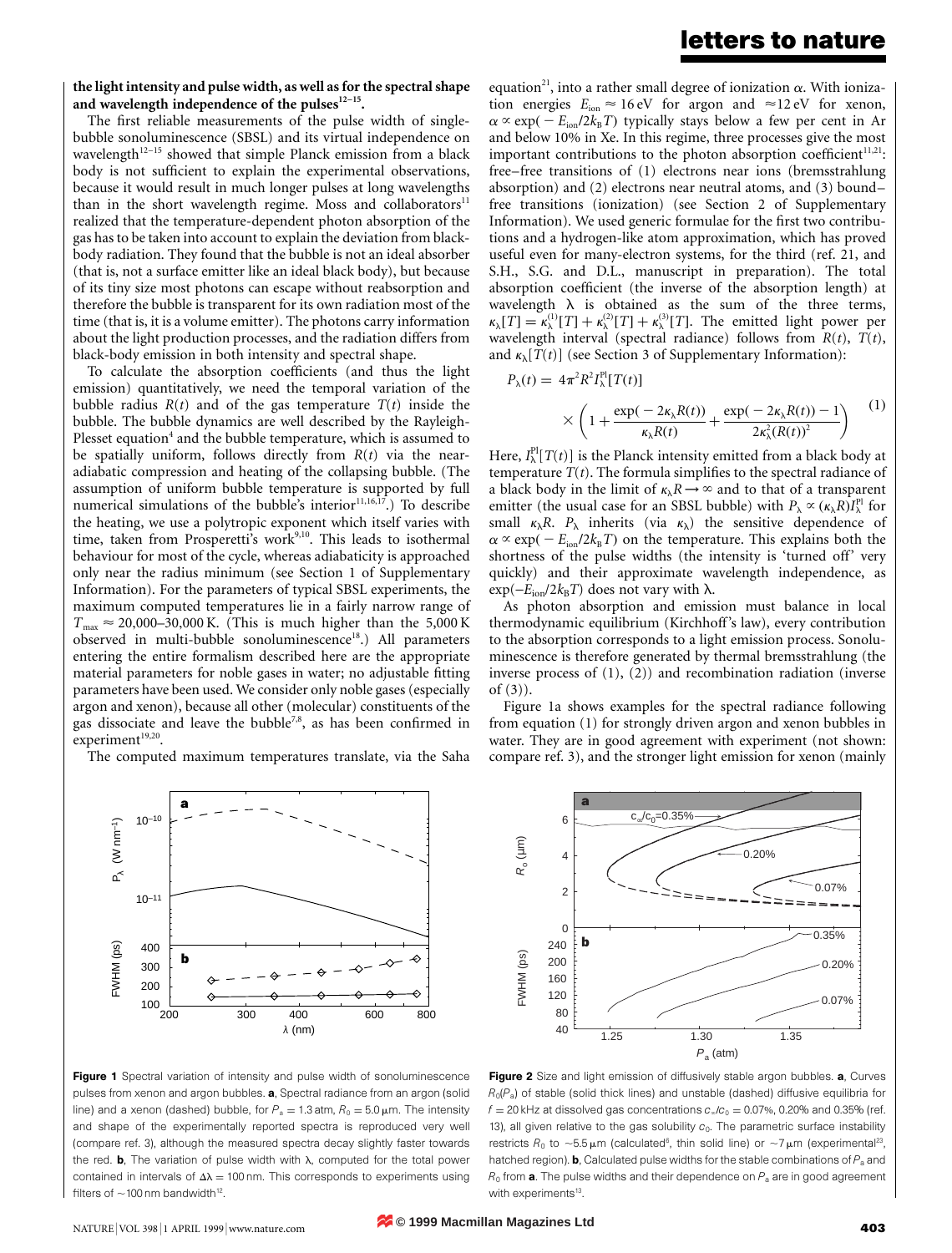### letters to nature

due to its lower ionization energy) at equal parameters is reproduced. For both gases, a spectral maximum is predicted. It results from an absorption edge which reflects the detailed energy level structure of the noble gases (S.H, S.G. and D.L., manuscript in preparation). In reality, these maxima should lie at somewhat smaller  $\lambda$  as the level structure becomes modified at the high pressures inside the collapsed bubble. For xenon, the spectral maximum has been observed (at  $\sim$ 300 nm (ref. 3)); for argon, the experiments are not conclusive because of the light absorption of water which modifies the spectrum below  $\lambda \approx 250$  nm. Figure 1b confirms that the full-width at half-maximum for the argon bubble shows practically no dependence on  $\lambda$  (as in experiment<sup>12,13,15</sup>), whereas the present model predicts a quite pronounced variation of the largest and brightest xenon bubbles (though much smaller than in the black-body case). This variation should be detectable and awaits experimental verification.

A significant advantage of the present approach is the possibility to scan the whole parameter space of SBSL, because the calculations are very simple, and thus to reproduce experimentally observed parameter dependences of SBSL light emission. In experiment, the driving frequency  $f$ , the forcing pressure  $P_a$ , the water temperature  $T_{\rm w}$ , and the noble gas concentration  $c_{\infty}$  in the liquid far away from the bubble are the crucial adjustable parameters. To calculate  $R(t)$ , we need the bubble's ambient radius  $R_0$  (radius of a stationary, undriven bubble) for given f,  $P_a$ ,  $T_w$ , and  $c_\infty$ . It has been shown<sup>6,22</sup> that  $R_0(f, P_a, T_w, c_\infty)$  is given by the condition of diffusive stability (dynamical equilibrium of gas exchange between the bubble interior and the surrounding liquid).



Figure 3 Calculated and measured sonoluminescence pulse widths as a function of light intensity. Open symbols denote theoretical results and filled symbols (from ref. 15) experimental data for  $f = 34$  kHz. The larger experimental values for width and intensity are obtained for smaller water temperature, where the bubbles can be driven harder. a, Data for diffusively stable xenon bubbles at  $c_{\infty}/c_0 = 0.4$ %. **b**, Diffusively stable Ar (triangles) and Xe (circles) bubbles, again for  $c_{\infty}/c_0 = 0.4$ %. In addition, the values for  $c_{\infty}/c_0 = 0.03$ % argon are shown (diamonds), corresponding to the experiment on air at a partial pressure of 20 mm Hg (ref. 15).

Figure 2a shows the curves of diffusive equilibria in  $P_a-R_0$  space (the branches with positive slope being stable) for several gas concentrations  $c_{\infty}$  used in experiment<sup>12,13</sup>. As the experimenter changes  $P_a$ , the corresponding curve determines the response of the ambient size  $R_0$  of the SBSL bubble, and calculating the light emission for these specific pairs  $(P_a, R_0)$  should therefore reproduce the measured photon numbers, pulse widths, and so on. The upper limits for  $P_a$  and  $R_0$  are imposed by the onset of shape instabilities (compare Fig. 2a and refs 6, 23 and 24. Figure 2b shows the results for the widths (full-width at half-maximum) of the emitted SBSL pulses, as a function of  $P_a$ . The range of pulse widths is in excellent agreement with experiment. The shift in the  $P_a$  axis (~0.10– 0.15 atm) with respect to the data in ref. 13 could be due to the simplified modelling, but also to experimental inaccuracies of at least 0.1 atm in measuring  $P_a$  (B. Gompf, personal communication).

A more stringent test of the theory presented here can be made by comparing its predictions to the extensive experimental data of Hiller et al.<sup>15</sup> on spectral pulse widths and intensities, both of which are accurately measurable quantities. In ref. 15, the intensity values are given relative to the maximum intensity of an air bubble dissolved in water at 150 mm Hg partial pressure. This normalizing intensity was determined with the present model (the relevant partial pressure being only that of argon (that is 1.5 mm Hg), because of molecular dissociation), and used as the intensity unit for all theoretical results in Fig. 3. In Fig. 3a we compare for xenon bubbles the experimentally found dependence of FWHM on intensity (filled symbols) to our calculations (open symbols). The agreement is, despite the approximations involved in the model, excellent. Not only is the qualitative shape of the curve reproduced, but also a quantitative comparison shows that the pulse widths differ from the experimental values by no more than  $\sim$  5% for moderate intensities, and by no more than  $\sim$ 15% for high intensities. Other features from experiment are reproduced in Fig. 3b for argon and xenon bubbles in the range of smaller intensities. We note first that both argon and xenon bubbles follow almost exactly the same line in this diagram, if the same noble-gas concentration is applied (here,  $c_{\infty}/c_0 = 0.4\%$ ), although the values of  $P_a$  and  $R_0$  are quite different at a given intensity. Second, the theory also reproduces the tiny pulse widths and intensities if air at 20 mm Hg partial pressure is used instead of Ar or Xe (Fig. 3b, bottom left), corresponding to a relative argon concentration of 0.03%.  $\Box$ 

Received 25 June 1998; accepted 21 January 1999.

- 1. Gaitan, D. F. An Experimental Investigation of Acoustic Cavitation in Gaseous Liquids. Thesis, Univ. Mississippi (1990).
- 2. Crum, L. A. Sonoluminescence. *Phys. Today* 47, 22–29 (1994).<br>3. Barber. B. P., Hiller. R. A., Löfstedt. R., Putterman, S. I. & Weni
- Barber, B. P., Hiller, R. A., Löfstedt, R., Putterman, S. J. & Weninger, K. R. Defining the unknowns of sonoluminescence. Phys. Rep. 281, 65-143 (1997).
- 4. Brennen, C. E. Cavitation and Bubble Dynamics (Oxford Univ. Press, 1995). 5. Brenner, M. P., Lohse, D. & Dupont, T. Bubble shape oscillations and the onset of sonoluminescence. Phys. Rev. Lett. 75, 954-957 (1995).
- 6. Hilgenfeldt, S., Lohse, D. & Brenner, M. P. Phase diagrams for sonoluminescing bubbles. Phys. Fluids 8, 2808±2825 (1996).
- 7. Lohse, D., Brenner, M. P., Dupont, T., Hilgenfeldt, S. & Johnston, B. Sonoluminescing air bubbles rectify argon. Phys. Rev. Lett. 78, 1359-1362 (1997).
- 8. Lohse, D. & Hilgenfeldt, S. Inert gas accumulation in sonoluminescing bubbles. J. Chem. Phys. 107, 6986±6997 (1997).
- 9. Prosperetti, A. Thermal effects and damping mechanisms in the forced radial oscillations of gas bubbles in liquids. *J. Acoust. Soc. Am* 61, 17-27 (1977).
- 10. Prosperetti, A. The thermal behaviour of oscillating gas bubbles. J. Fluid Mech. 222, 587-616 (1991). 11. Moss, W., Clarke, D. & Young, D. Calculated pulse widths and spectra of a single sonoluminescing bubble. Science 276, 1398-1401 (1997).
- 12. Gompf, B., Günther, R., Nick, G., Pecha, R. & Eisenmenger, W. Resolving sonoluminescence pul width with time-correlated single photon counting. Phys. Rev. Lett. 79, 1405-1408 (1997).
- 13. Pecha, R., Gompf, B., Nick, G., Wang, Z. Q. & Eisenmenger, W. Resolving the sonoluminescence pulse shape with a streak camera. Phys. Rev. Lett. 81, 717-720 (1998).
- 14. Moran, M. J. & Sweider, D. Measurements of sonoluminescence temporal pulse shape. Phys. Rev. Lett. 80, 4987-4990 (1998).
- 15. Hiller, R. A., Putterman, S. J. & Weninger, K. R. Time-resolved spectra of sonoluminescence. Phys. Rev. Lett. 80, 1090=1093 (1998).
- 16. Vuong, V. Q. & Szeri, A. J. Sonoluminescence and diffusive transport. Phys. Fluids 8, 2354-2364 (1996).

17. Yuan, L., Cheng, H. Y., Chu, M. C. & Leung, P. T. Physical parameters affecting sonoluminescence: A self-consistent hydrodynamic study. Phys. Rev. E 77, 4265-4280 (1998).

- 18. Flint, E. B. & Suslick, K. S. The temperature of cavitation. Nature 253, 1397-1399 (1991). 19. Matula, T. J. & Crum, L. A. Evidence for gas exchange in single-bubble sonoluminescence. Phys. Rev.
- Lett. 80, 865-868 (1998).